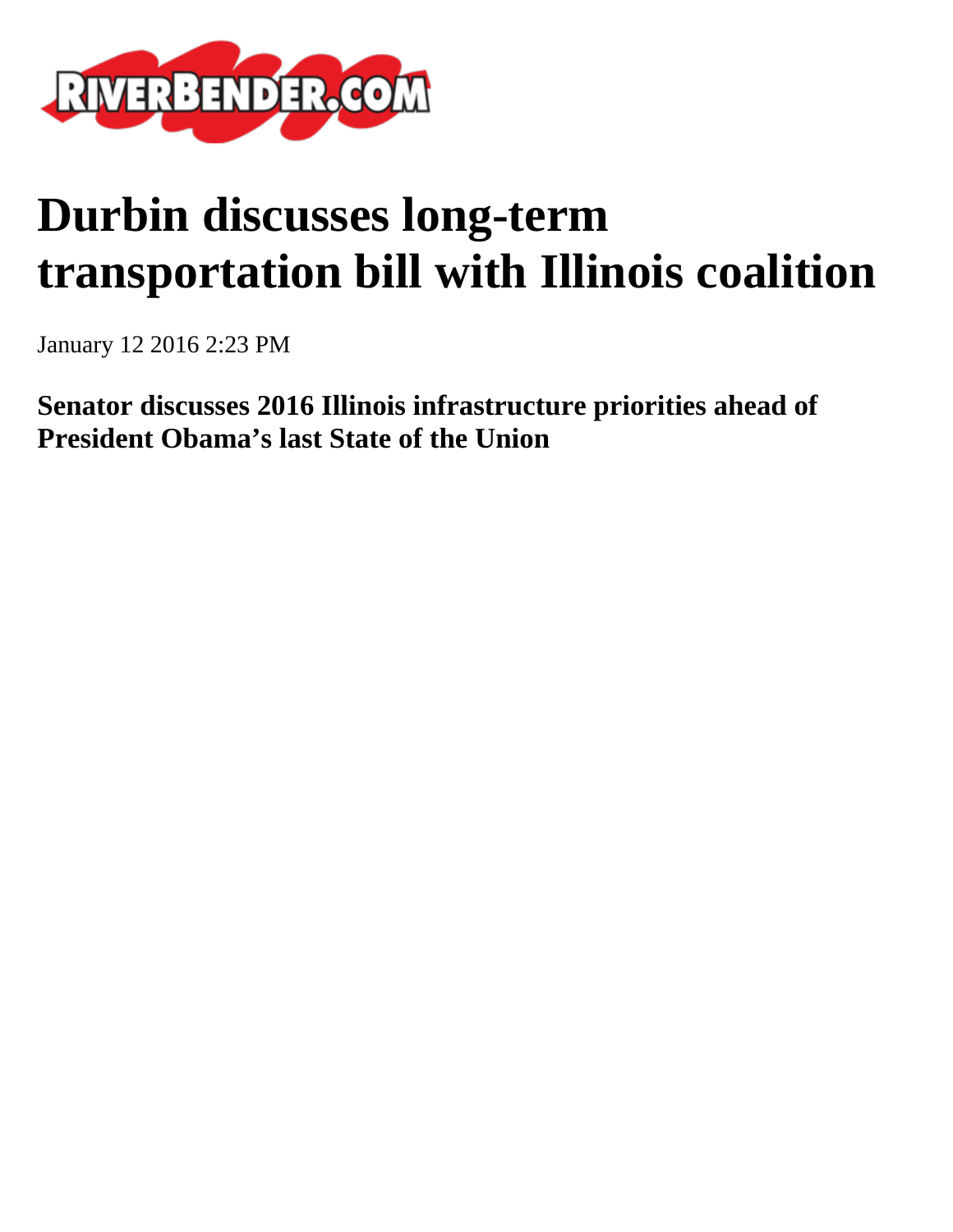

**WASHINGTON D.C.** – In a meeting with the Transportation for Illinois Coalition, **U. S. Senator Dick Durbin** (D-IL) today discussed the Illinois impact of the long-term transportation bill – the Fixing America's Surface Transportation (FAST) Act – passed by Congress and signed into law by the President in December of last year. Members of the group also stressed the importance of making investments in infrastructure a national